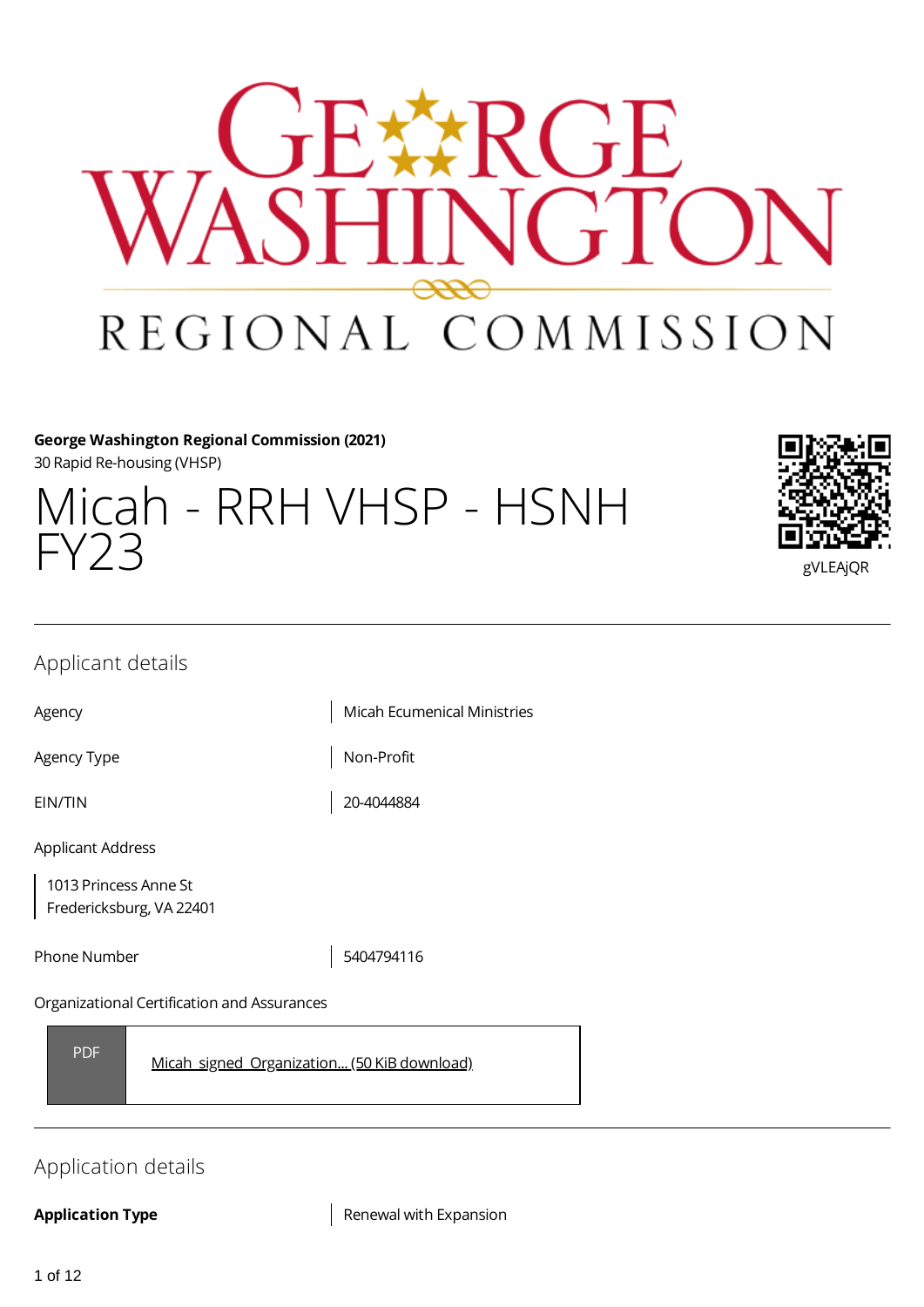| <b>Project Contact Name</b>  | Meghann Cotter           |
|------------------------------|--------------------------|
| <b>Project Contact Title</b> | Executive Servant-Leader |
| <b>Project Contact Phone</b> | +15404794116             |
| Project Contact Email        | meghann@dolovewalk.net   |

#### **Household Type**

Indicate the percentage (%) breakdown of household types targeted by this project.

|                |                                | New | Renewal     | Expansion |
|----------------|--------------------------------|-----|-------------|-----------|
|                | Households without<br>Children | 0   | 100         | 0         |
| $\overline{2}$ | Households with<br>Children    | 0   | $\mathbf 0$ | 0         |
| 3              | Total                          | 0   | 100         | 0         |

#### **DV Participants**

What percentage of households will be served through the Victim Service Coordinated Entry Process (including coordinated assessment for shelter/prevention and prioritization for rapid re-housing)?

|                                                                                    | New | Renewal | Expansion |
|------------------------------------------------------------------------------------|-----|---------|-----------|
| Households Served<br>through Victim<br>Service Coordinated<br><b>Entry Process</b> | 0   | 0       |           |

#### **Review Date**

2022-03-08

 $\vert \downarrow$ 

The applicant organization's governing board discussed/ will discuss this application for funding at a meeting held on \_**\_\_\_\_** (date).

#### **Acknowledgement**

The submitting applicant organization will act as the responsible fiscal agent for any funds received and will comply with applicable tax laws, regulations,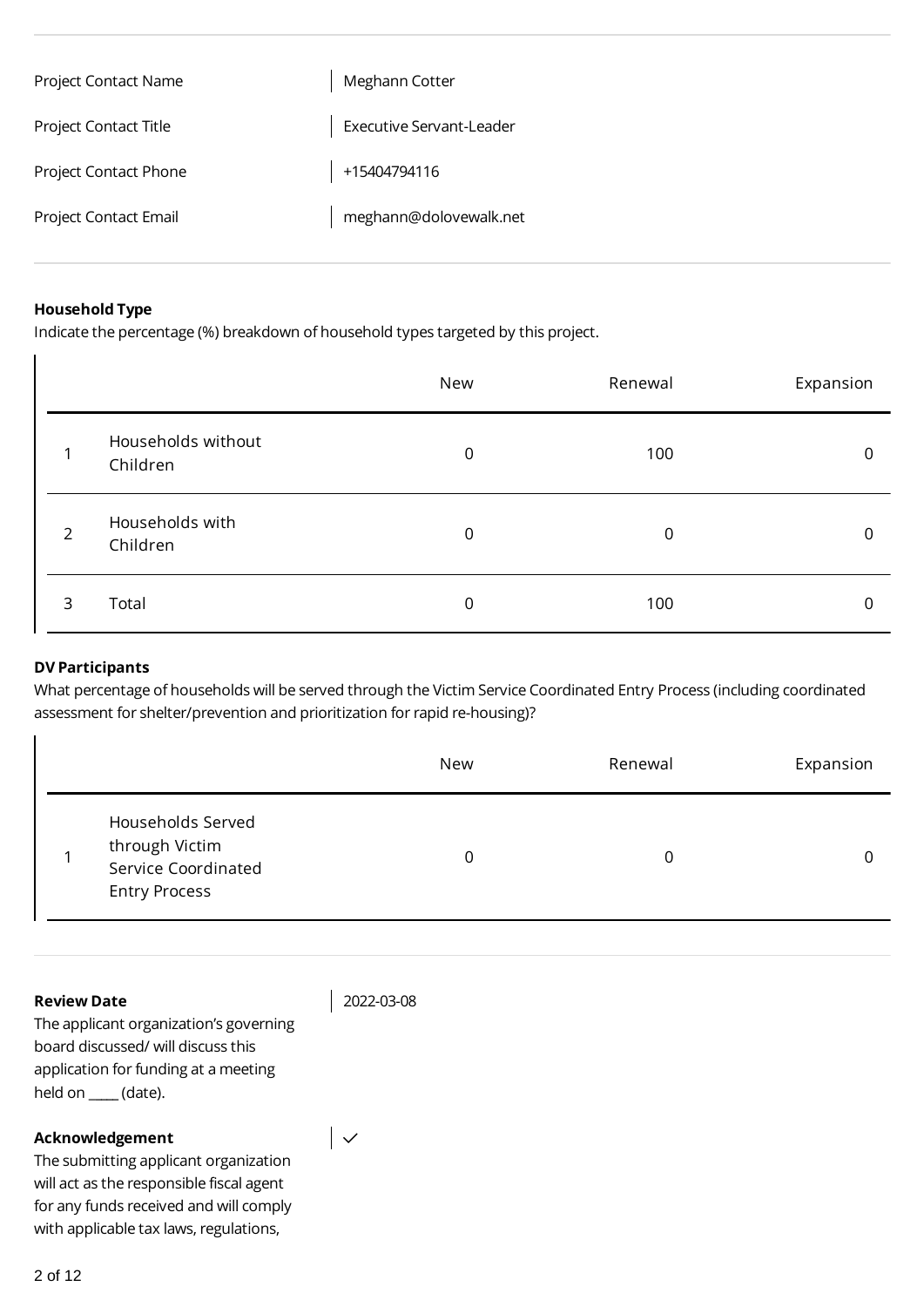and CoC policies. By submitting this application, we agree that we have read and approve of the content of this application.

# **Rapid Rehousing Budget**

|                |                                                                 | New         | Renewal Amount   | <b>Expansion Amount</b> |
|----------------|-----------------------------------------------------------------|-------------|------------------|-------------------------|
| 1              | Housing Search and<br>Placement                                 | $\mathbf 0$ | $\mathsf 0$      | $\mathsf 0$             |
| $\overline{2}$ | Housing Stabilization<br>Case Management                        | $\mathbf 0$ | US\$114,000.00   | US\$17,500.00           |
| 3              | Housing Stabilization<br><b>Financial Assistance</b>            | $\,0\,$     | US\$20,000.00    | $\mathsf 0$             |
| $\overline{4}$ | Housing Stabilization<br>Services                               | $\mathbf 0$ | $\,0\,$          | $\mathsf 0$             |
| 5              | <b>Rent Arrears</b>                                             | $\mathbf 0$ | $\mathbf 0$      | $\mathsf{O}\xspace$     |
| $\sqrt{6}$     | Rent Assistance                                                 | $\mathbf 0$ | US\$88,834.00    | US\$8,724.00            |
| $\overline{7}$ | Services Location<br>Costs                                      | $\,0\,$     | $\mathbf 0$      | $\mathsf 0$             |
| 8              | Veteran Housing<br>Stabilization<br><b>Financial Assistance</b> | $\mathbf 0$ | $\boldsymbol{0}$ | $\mathsf 0$             |
| 9              | Veteran Rent Arrears                                            | 0           | $\boldsymbol{0}$ | $\pmb{0}$               |
| 10             | Veteran Rent<br>Assistance                                      | $\mathsf 0$ | $\mathsf 0$      | $\mathsf 0$             |
| 11             | Total                                                           | $\mathsf 0$ | US\$222,834.00   | US\$26,224.00           |

#### **HMIS Budget**

|                       | New Amount | Renewal Amount | <b>Expansion Amount</b> |
|-----------------------|------------|----------------|-------------------------|
| <b>Computer Costs</b> |            |                |                         |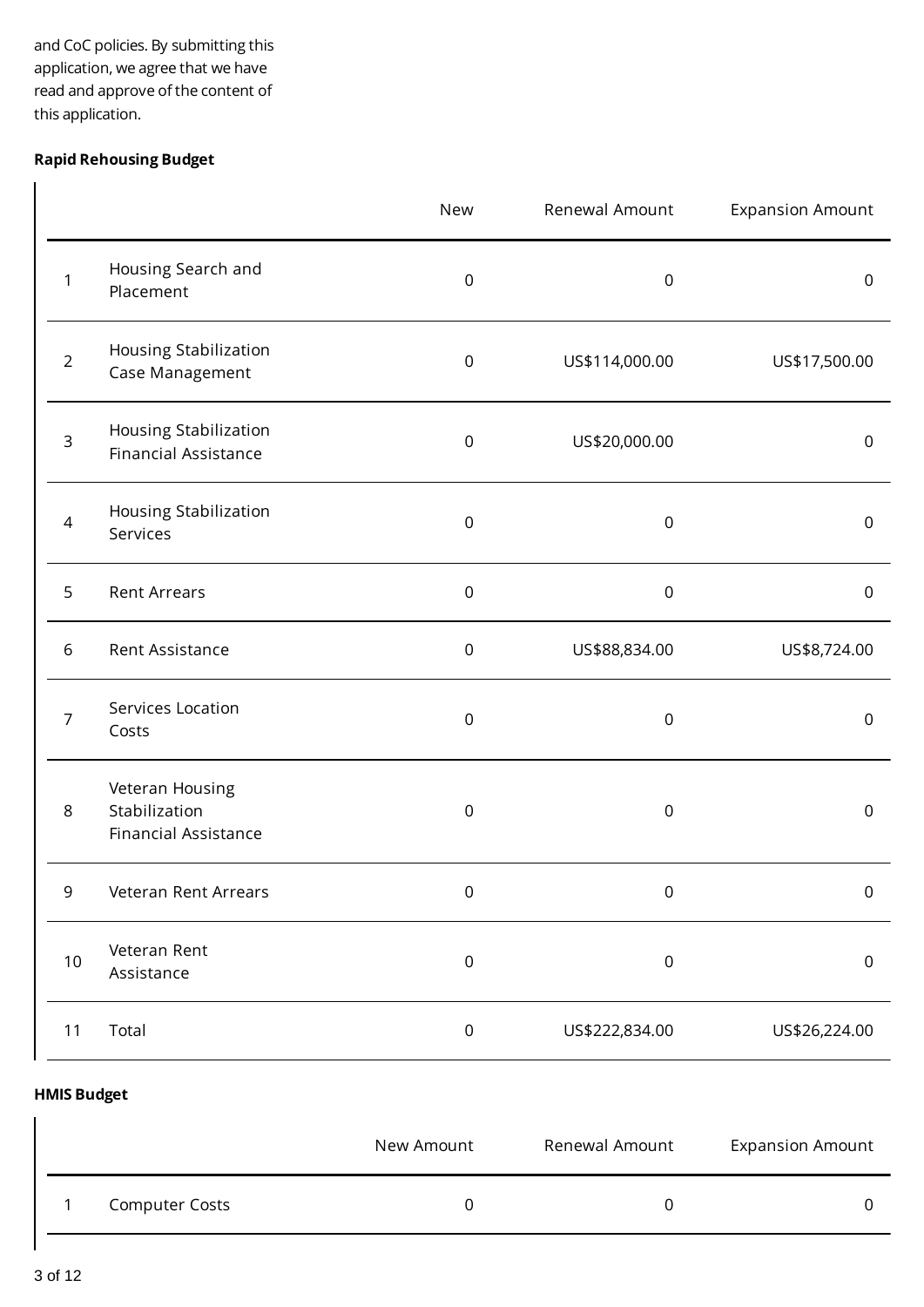| 2 | Fees and Licenses            | $\mathbf 0$ | US\$2,881.00   | US\$2,260.00            |
|---|------------------------------|-------------|----------------|-------------------------|
| 3 | <b>HMIS Staffing</b>         | 0           | US\$4,000.00   | US\$3,311.00            |
| 4 | Training                     | $\mathbf 0$ | $\mathbf 0$    | 0                       |
| 5 | Total                        | $\mathbf 0$ | US\$6,881.00   | US\$5,571.00            |
|   | <b>Administration Budget</b> |             |                |                         |
|   |                              | New Amount  | Renewal Amount | <b>Expansion Amount</b> |
|   | Administration               | 0           | US\$2,500.00   | US\$9,952.00            |

### **Budget Narrative**

Provide details for each line item requested.

Housing Stabilization Case Management budget line (\$114,000) supports 1.75 full-time case managers, plus half of the supervisor's time on this project. Case management and supervisory tasks include conducting initial assessments, facilitating access to mainstream services, developing housing-focused case management plans, monitoring and evaluating participant progress in the program, and other tasks. This is renewal funding.

Housing Stabilization financial assistance (\$20,000) budget line supports security and utility deposits, utility payments, application fees, etc. This is renewal funding.

Rent assistance budget line (\$88,834) goes towards needs-based rent assistance, determined for each individual project participant when housing plans are made. This is renewal funding.

Expansion funding of \$17,500 is requested for case management and \$8,724 for rent assistance. This will take us back to the pre-pandemic award for Rapid re-housing and absorb part of what CHERP will no longer be available to fund after September 2022.

Renewal and expansion funding is sought in HMIS budget. Renewal funding of \$6,881 for fees/licenses and staff, paired with expansion funding of an additional \$5,571, for a total of \$12,452 in the fees and licenses cost for HMIS is requested.

Renewal and expansion funding is sought in administration line item. Renewal cost of \$2500, with an additional \$9,952 in expansion funding, is sought for a total of \$12,452 in administration budget line.

#### **Match**

| <b>XLSX</b> | VHSPProposedMatch Micah R (29 KiB download) |
|-------------|---------------------------------------------|
|-------------|---------------------------------------------|

**Other Funding Sources** Detail the other funding sources the agency has access to for this project.

The rapid rehousing project at Micah receives funding from several federal and state sources. In addition to this VHSP project, the Housing Locator dedicated to the Micah Housing Team is funded through a VHSP grant.

Micah also receives RRH funding from the Housing Trust Fund Homeless Reduction Grant in the amount of \$92,700, funding RRH case management, a support staff position for housing location tasks, and some administrative costs.

In the last two years, this project has also been supported by CHERP funding. Since April 2020, this project has been supplemented by a more than \$697,456 in RRH funds through CHERP.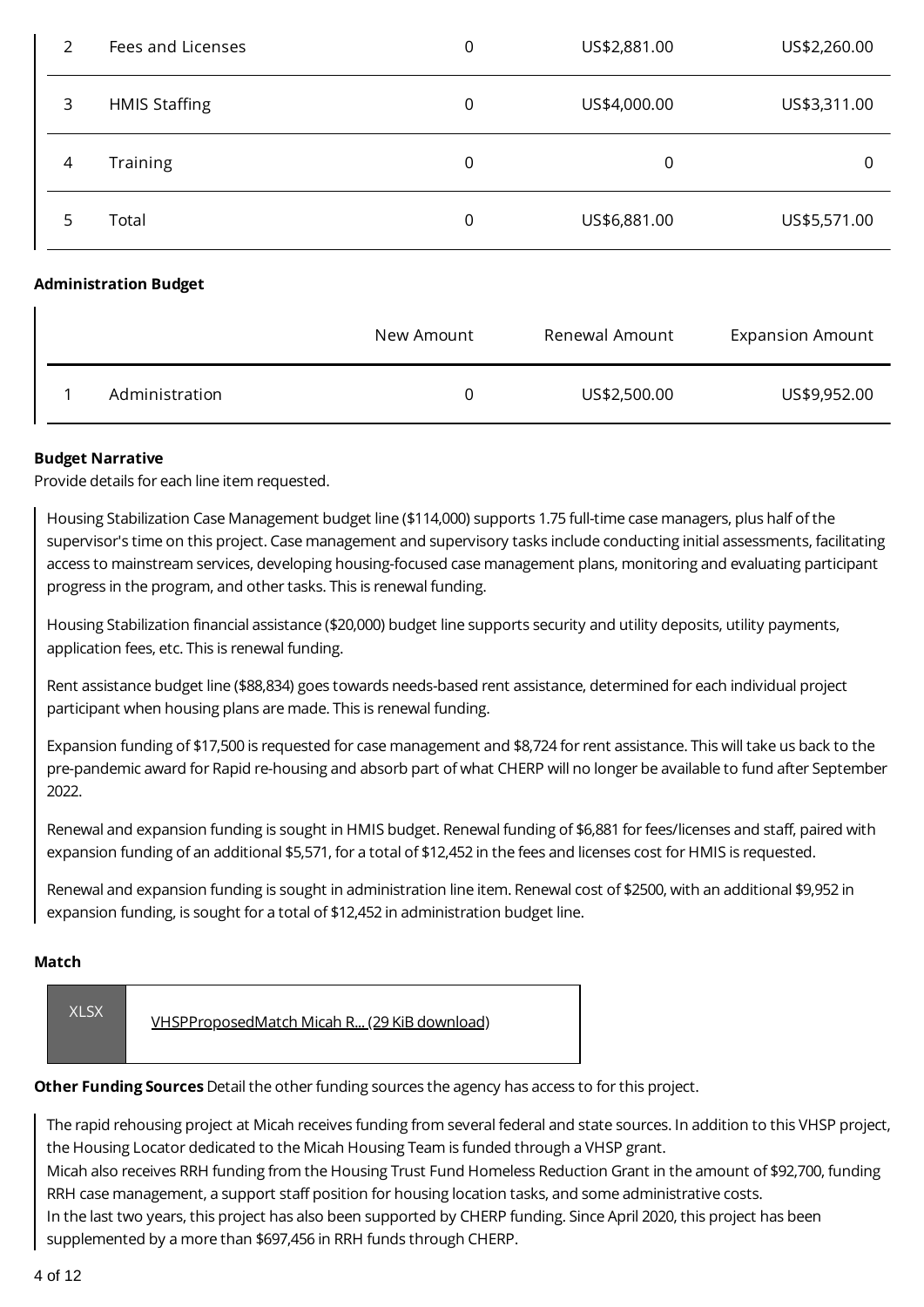#### **Project Scope.**

Provide a description that addresses the entire scope of the proposed project.

Micah's rapid re-housing program focuses on the highest barrier, most vulnerable individuals as determined by the Fredericksburg Regional CoC's prioritization process. The entire team includes a working supervisor, four full-time rapid rehousing case managers and three permanent supportive housing case managers. Each case manager typically manages a caseload of approximately 15 to 20 people.

The supervisor's time is split between RRH, PSH, and income development, (the latter two of which are not funded by this grant). The supervisor also oversees the housing locator, who serves or assists the entire system of providers under VHSP.

Once people are assigned in the community process, staff evaluates whether a roommate match is needed or desired for sustainability. Following that, the barriers assessment and pledge letter is completed and forwarded to the community housing locator.

The locator meets with the individual or pair to determine their geographic, space and financial needs. She then seeks out landlords that may be willing to rent to them. The process works similarly for other partners funded under VHSP who make referrals, as well. The locator will take clients to view apartments, negotiate with landlords, and lock in leases. After lease signing, the case goes back to the referring agency for ongoing case management. Furniture for newly housed households is available upon request through Micah's furniture bank.

Micah's housing staff begins the orientation process with new clients even before housing is located for them. Micah's case managers help their clients before move-in in a number of ways, including understanding program expectations, setting goals, working on income development, etc. By the time participants move into their unit, staff generally has a good idea of how much support is needed, and where staff needs to focus their time and resources for each client.

Home visits and check-ins often begin with a high level of frequency, usually once a week. These check-ins often decrease as a client increases in stability and self-sufficiency. Visits may include transportation to appointments, setting up needed services in the community, or problem-solving various life and household issues.

Because many of the community's most vulnerable have spent a long time on the street, it often takes some time to teach them how to live indoors again. Many people need time to heal from the trauma of long-term displacement, re-establish social supports, build up their worthiness, be reminded of how to maintain a home, and how to co-exist in close proximity to neighbors. Case management staff takes the time to build relationships with each participant, help the make connections to mainstream services, help mitigate issues between tenants and landlords, and provide other supportive services to help each participant attain stability, before participants graduate from the project into independence or "time out" of support after two years.

#### **Community Need.**

If renewal funding is being requested, explain how the project continues to meet a community need and/or fill a system gap. If new/expansion funding is being requested, explain how the additional funds will increase system capacity and justify the community need for additional capacity. Be sure to use data to support the demonstrated need and detail the methodology for determining gaps within the system.

Renewal funding for Micah's rapid rehousing program includes 1.5 full-time RRH case managers and .5 for the portion of the supervisor's time devoted to this project. The remaining balance is for rent and financial assistance.

Micah's RRH program is crucial to community need, as it is currently the only dedicated resource for individuals, rather than families. Because our priority is for those with the highest barriers, our caseloads average about 15-20 per case manager, and often require secondary support from the program supervisor and other members of the staff.

Due to the intensive case management provided by full-time staff and supervisory staff, Micah's RRH project experiences largely positive outcomes. In FY21, of the 39 participants enrolled in the program, 20 exited. Of these 20 exits, 15 exited to positive housing destinations, with only one exiting to homelessness. Importantly, of those 15 participants with positive destinations, none have returned to homelessness since exit, to date. Many of the participants remain a part of Micah's larger community of support, occasionally visiting the Day Center, frequenting community meals pick-up locations, attending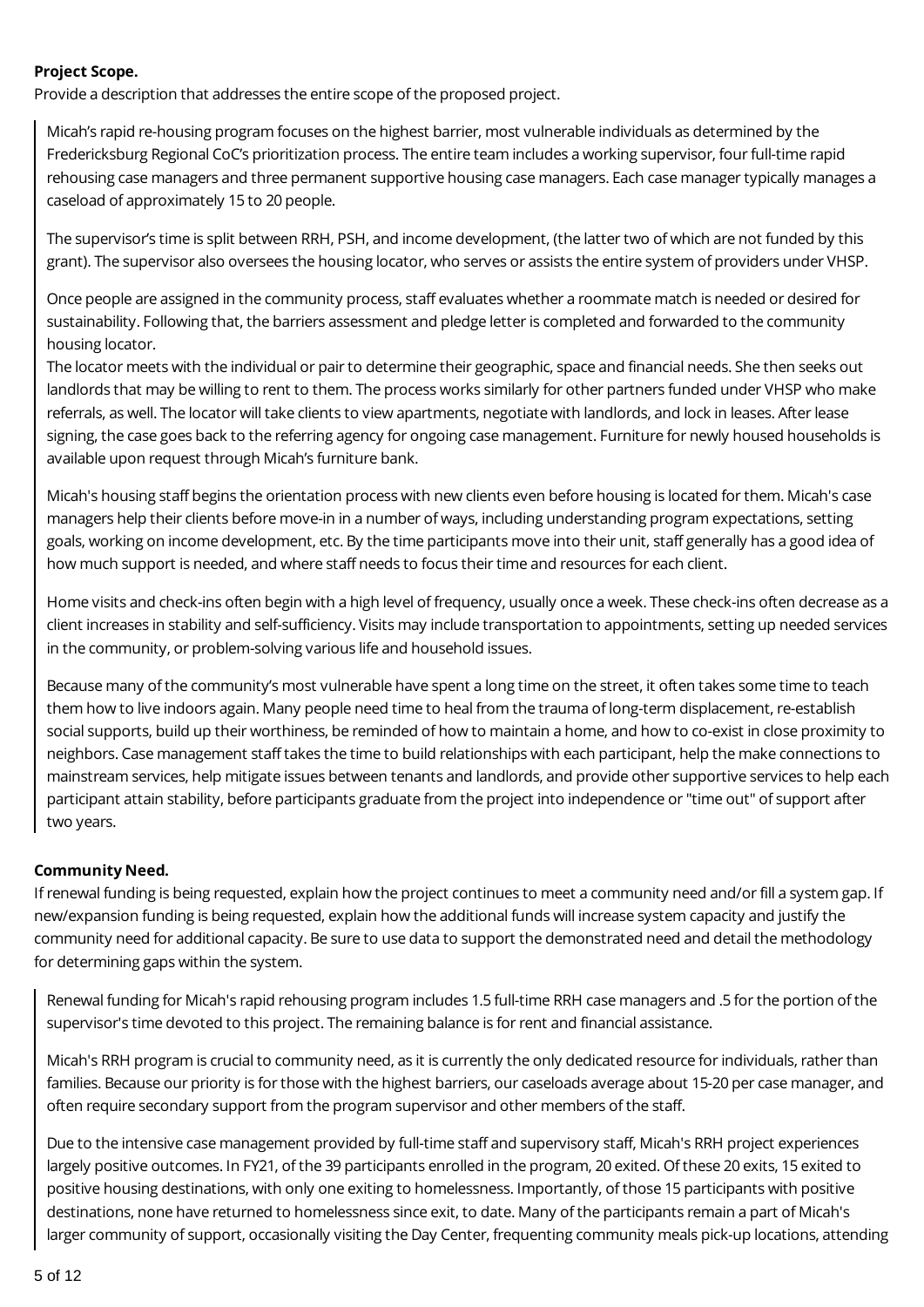the Micah Job Club gatherings, or attending Micah Street Church for fellowship and community, so none have returned to homelessness. The intensive case management provided by Micah's programs, and the unique wrap-around community that Micah provides, makes this many positive outcomes possible even when working with a particularly vulnerable, high-needs population.

With this renewal funding, we estimate roughly 35 people will be supported in the grant period, with similar positive outcomes expected.

It is worth noting, at this point in time, we are slightly behind schedule on expending state VHSP funds for this project for the grant year. We are confident that we will expend the grant funding without issue; the reason for this anomaly is due to our need to expend the federal funding for RRH first, and the additional CHERP funding designated toward the RRH project. This CHERP funding is temporary and does not indicate a lack of need for these VHSP RRH funds. We will expend the state funds allotted for FY21 before the grant period is over. This grant year is similar to last in terms of where we are with expenditures.

Expansion funding is requested in the area of HMIS costs and administration. The housing team at Micah Ministries has grown significantly in the past two years, due in part to CHERP funding and additional funding added from the Housing Trust Fund for both RRH and PSH projects. Just since this time in 2020, the housing team has added an additional two full-time RRH case managers and an additional full-time PSH case manager. This additional capacity within our housing team comes with a corresponding administrative workload and increased need for HMIS licenses and staffing, prompting us to request expansion funding up to the allotted allowable five percent in both categories.

#### **Eligibility.**

Certify that the project will adhere to the FRCoC Coordinated Entry Policies & Procedures, including the following requirements of the document:

- $\checkmark$  Follow the Housing First model
- $\checkmark$  Participate in the FRCoC Coordinated Entry Process and/or the Victim Service Coordinated Entry Process (including coordinated assessment for shelter/prevention and prioritization for rapid re-housing)
- $\vee$  Adhere to established project standards
- $\vee$  Collect data through HMIS or a comparable database

**Prioritization Process.** Describe how the project receives referrals, determines eligibility, and prioritizes clients. How were these prioritization criteria developed?

All those entering the housing program are screened by the community's coordinated assessment. This may happen at the time of their first encounter with Micah, but at a minimum prior to their enrollment in street case management. Once in street case management, they are evaluated for vulnerability, chronic homelessness, and other programs for which they may qualify.

Cases are not assigned to the housing program until they have gone through community prioritization, which involves all other partners in the local system. It is determined at those meetings which agency is best suited to work with the individual and what supports will be needed. The prioritization process is based upon a number of factors, including VI-SPDAT score, presence of disabilities, length of time spent homeless, and number of episodes of homelessness.

These prioritization criteria, developed by our CoC system to limit duplication and ensure that the needs of the most vulnerable are being served most quickly, helps us to target resources at those most in need.

# **Leveraging Partnerships.**

Describe how the project leverages mainstream resources to support client's immediate housing crisis. Provide project and community level examples.

All of Micah's programs are heavily-rooted in a wrap-around support system, which depends on co-locating key community services in the spaces most convenient and comfortable to those needing assistance. This means offering space for community services to be provided directly from the Hospitality Center, encouraging home visits of any resource that is willing, and encouraging direct connection within our shelters.

The pandemic has presented extraordinary challenges to all agencies in continuing to provide support. Micah Ministries has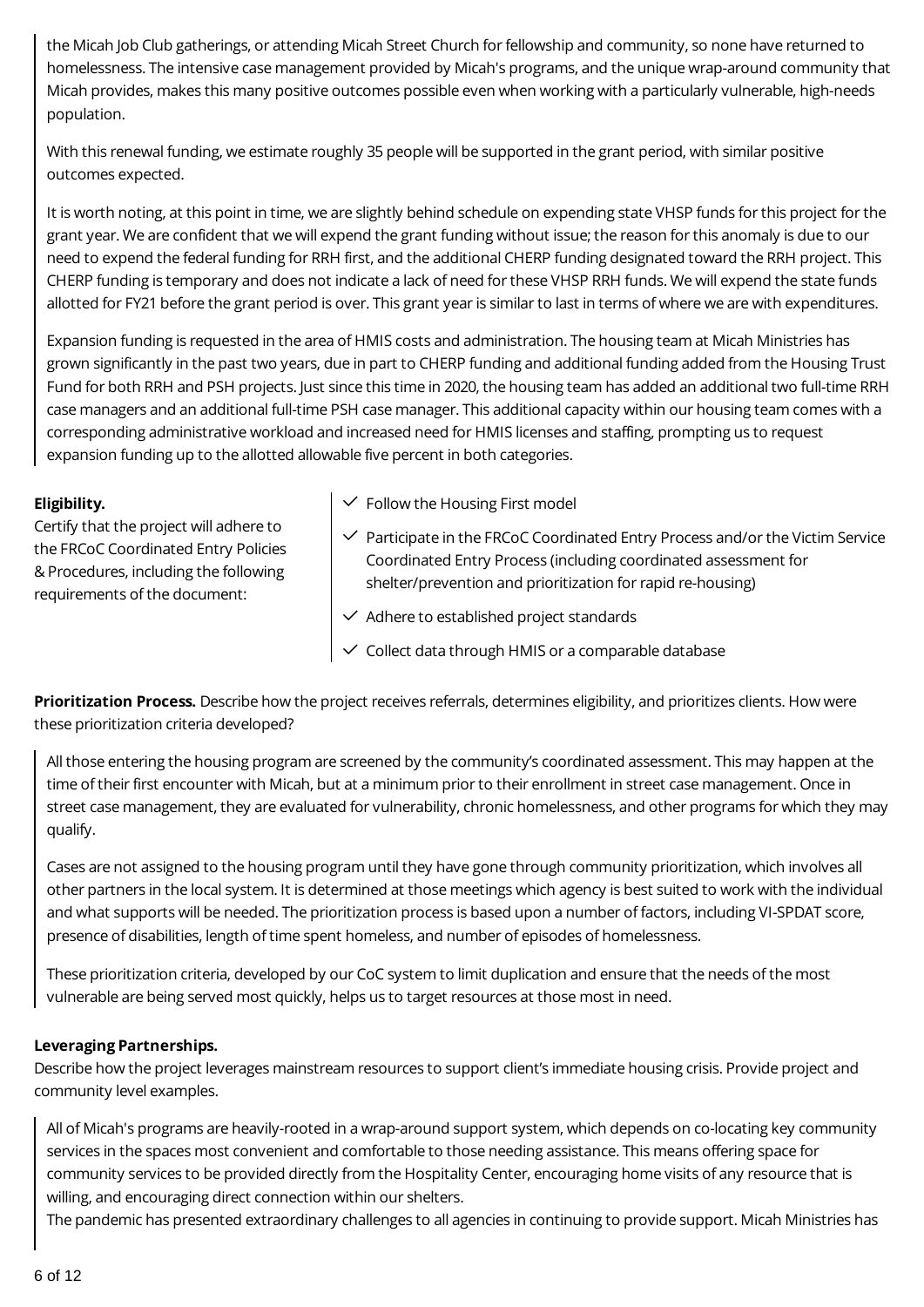gone to great lengths to ensure that in-person support services have continued wherever possible. Examples of how these mainstream resources continue to be incorporated into our daily operations include (but are not limited to):

- RACSB's mental health outreach worker PATH), who works full-time from the Hospitality Center. PATH funds also provide partial funding for the Micah staff person who completes disability applications using the SOAR method.
- Goodwill Industries partnership, which operates an on-site job help center, providing computers for job search and resume building services.
- DMV brings a mobile van every other month to support people needing identification and/or vehicle registration services.
- Germanna Community College's nursing students visit the Hospitality Center weekly, when school is in session, along with a doctor or Registered Nurse, to conduct wellness screenings. -As we emerge from the pandemic, Micah also looks forward to re-engaging services, such as Social Services, the VA, and Probation, which had onsite presence prior to Covid-19.

Participants enrolled in our housing projects benefit from these resources available through the Day Center, as virtually every participant who is prioritized for housing enrolls first through Street Case Management project, centered around the Hospitality Center. Micah's wrap-around support services continue once the participant enrolls in a housing project, providing the case management to make connections to other programs and resources. Case managers generally walk program participants through the process of connecting to community resources either through a warm handoff or direct connection, rather than handing out referral lists and phone numbers.

Many of the services and supports that clients need are built into Micah's fabric. Basic needs, income support, health care connections, housing stabilization, educational support, income development and social/spiritual support all exist under the Micah umbrella. Of particular benefit to the housing stabilization program is Micah's income development effort, which not only helps people access disability applications through the SOAR process, it helps people access jobs and explore entrepreneurship, where they can earn non-traditional income through a craft or skill. 69% of those enrolled in this project in the previous grant year maintained or increased their income thanks to this income development program.

**Service Availability.** Are services available to the entire community? Include how the project ensures services for: 1. Households located in all areas of the CoC service area; 2. Singles/families, men/women, and the following harder to serve populations: sex offenders, large families, medically fragile, LGBTQ+, unaccompanied youth; 3. Households with accessibility concerns including language and mobility; 4. Households with limited or no personal phone or internet access.

As an organization accustomed to serving a high-barrier population, and committed to a Housing First approach, Micah seeks to provide services to the entire community. In fact, the more barriers a person faces, the more likely Micah's program is to take them on. Vulnerability and time homeless, for example, is part of our prioritization process.

The housing locator receives referrals from the prioritization process, after participants are enrolled for agency support, regardless of preconditions or prior difficulty in accessing housing.

Once housing has been located and participants have been into an appropriate unit, part of the task of a case manager is to help each participants overcome specific barriers that have prevented them from being stable in housing previously. This often involves seeking medical treatment and management for chronic health conditions, seeking and continuing to access appropriate treatment for mental health concerns, accessing free phones or discounted internet connections through government programs, and seeking to overcome other barriers that have left participants vulnerable to homelessness in the past.

# **Housing First.**

Describe in detail how your organization implements a Housing First approach. Include specific examples such as organizational or programmatic policies, procedures, guidelines, etc.

Policies and procedures for all of our programs begin with the goal of transitioning people to permanent housing, regardless of their barriers, presumed sustainability or background, making Micah an organization that is built around Housing First principles, without precondition.

Upon assignment in the community prioritization process, Micah's housing team makes a referral to the Housing Locator who starts identifying units. While the locator works on finding housing, a member of case management staff begins housing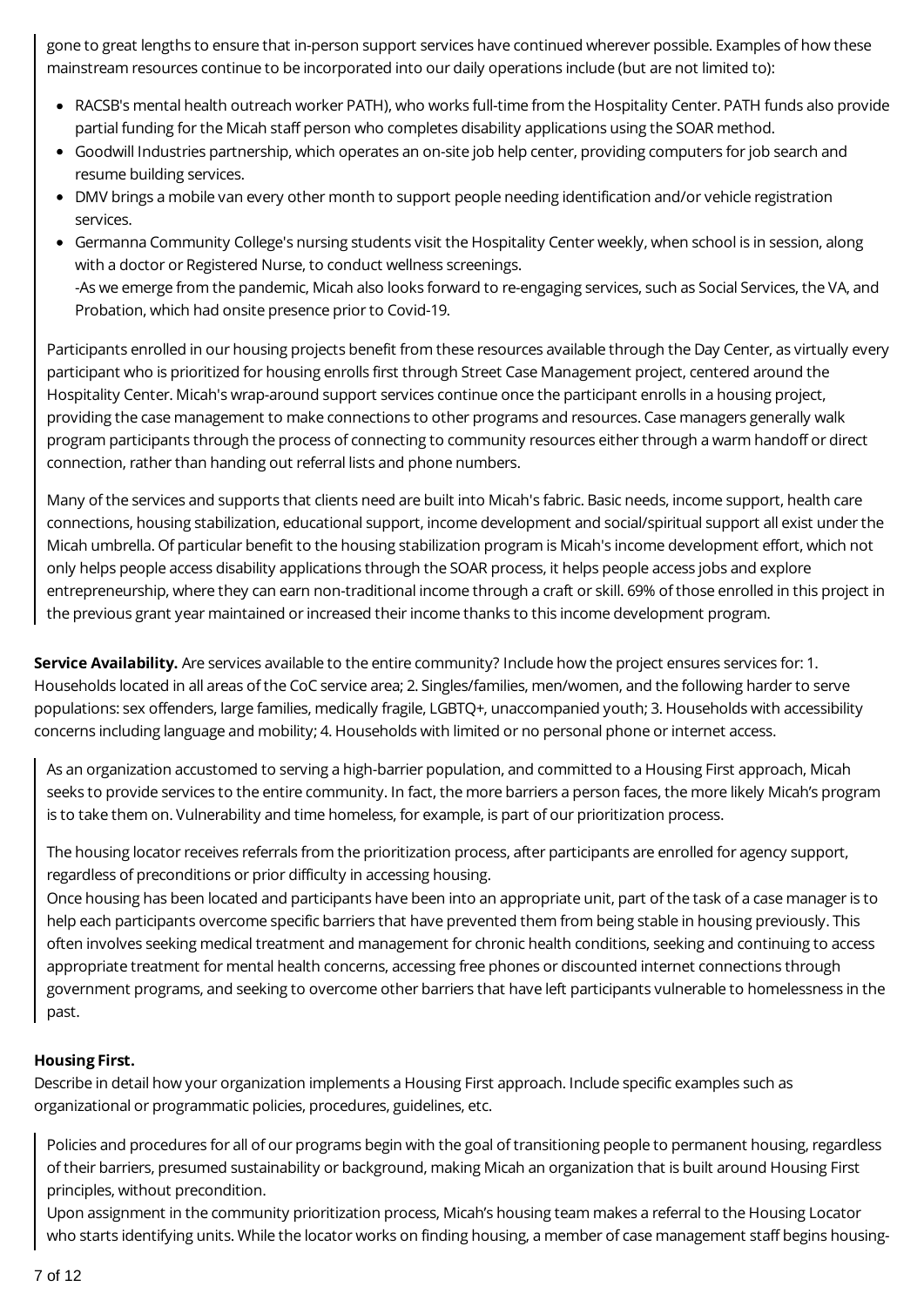focused case management that continues after move in. This process starts with an assessment in eight areas—basic needs, community resources, physical health, mental health, barriers to housing stabilization, income, education and social support.

Based on information gathered from this strength-based, trauma informed tool, navigators work with clients to identify the top areas that need to be addressed to support successful transition into housing. Housing-focused goals generally include obtaining identification, identifying a path toward income (i.e. employment/disability), setting up public benefits and addressing identified medical or mental health needs, as prioritized by the client and often most relevant to making a case for disability. The process moves forward regardless of how high the barriers. In other words, the barriers assessment is intended as a tool to determine how to overcome and/or navigate the barriers presented, not as a tool to screen out any participant for a perceived lack of housing readiness.

#### **Requirements for Assistance.**

Does either the organization as a whole or this project have any rules or requirements for assistance that could act as a barrier to services (i.e. birth certificate or photo ID, residency requirement, service participation requirement, etc.)? Please list each requirement, describe the purpose of the requirement(s), and describe the efforts the organization makes to assist households in need of services that do not or cannot meet the requirement(s).

All of Micah's programs have been historically low-barrier. This is especially true for Micah's street outreach and street case management project, the two projects that feed the prioritization for those entering this RRH housing project. For example, this project does not breathalyze, drug test or have other limitations that prevent people from entering. The project prefers higher barriers and more vulnerabilities.

A significant portion of new participants enrolling with Micah Ministries projects enter without photo ID or other identification documents. Rather than this lack of documentation serving as a barrier to entry, participants are enrolled in an outreach project and are then given assistance and support by case management staff in navigating the barriers so that they can obtain necessary identification documentation in order to secure housing.

Although the project does not serve families, it is prepared to address the Equal Access and Prohibited Inquiries Rule when it comes to transgender individuals who may require gender specific arrangements. This could include allowing the person to consider a housing match with a person of their preferred gender. Unless the information is offered by the program participant, sexual orientation is not a question that is asked as part of the eligibility process for any of Micah's programs.

Micah Ministries makes serving high-barrier, high-vulnerability individuals a priority across all of our programs, taking care to not create any requirements that would prove burdensome to the population we serve.

#### **Length of Assistance.**

How is the length of financial and/or supportive service provision for households in the project determined? How was this process determined?

The recertification process is the primary way that the length of financial assistance and case management assistance is determined for this project. Upon entering the housing project, participants meet with supervisory staff to determine the needs-based levels of financial assistance required, in order to obtain and maintain housing in the short term. Rent assistance is determined on a month-by-month basis with project participants and case management staff, with the goal of financial independence as quickly as possible. As such, connection with income development services is a primary goal of case management, in order to help participants transition away from receiving financial assistance as quickly as reasonably possible.

For the previous grant year, the average length of stay in this project before exiting was 386 days. In accordance with VHSP requirements, no household may receive more than 24 months of rent assistance during any three-year period. On occasion that a person requires more than 24 months of assistance, Micah works to transition that person to other programs, including permanent supportive housing, assisted living or voucher programs.

#### **Barriers to Services.**

Are there any existing barriers in the community that would prevent a household from accessing services or permanent housing? What is the project doing to address these barriers?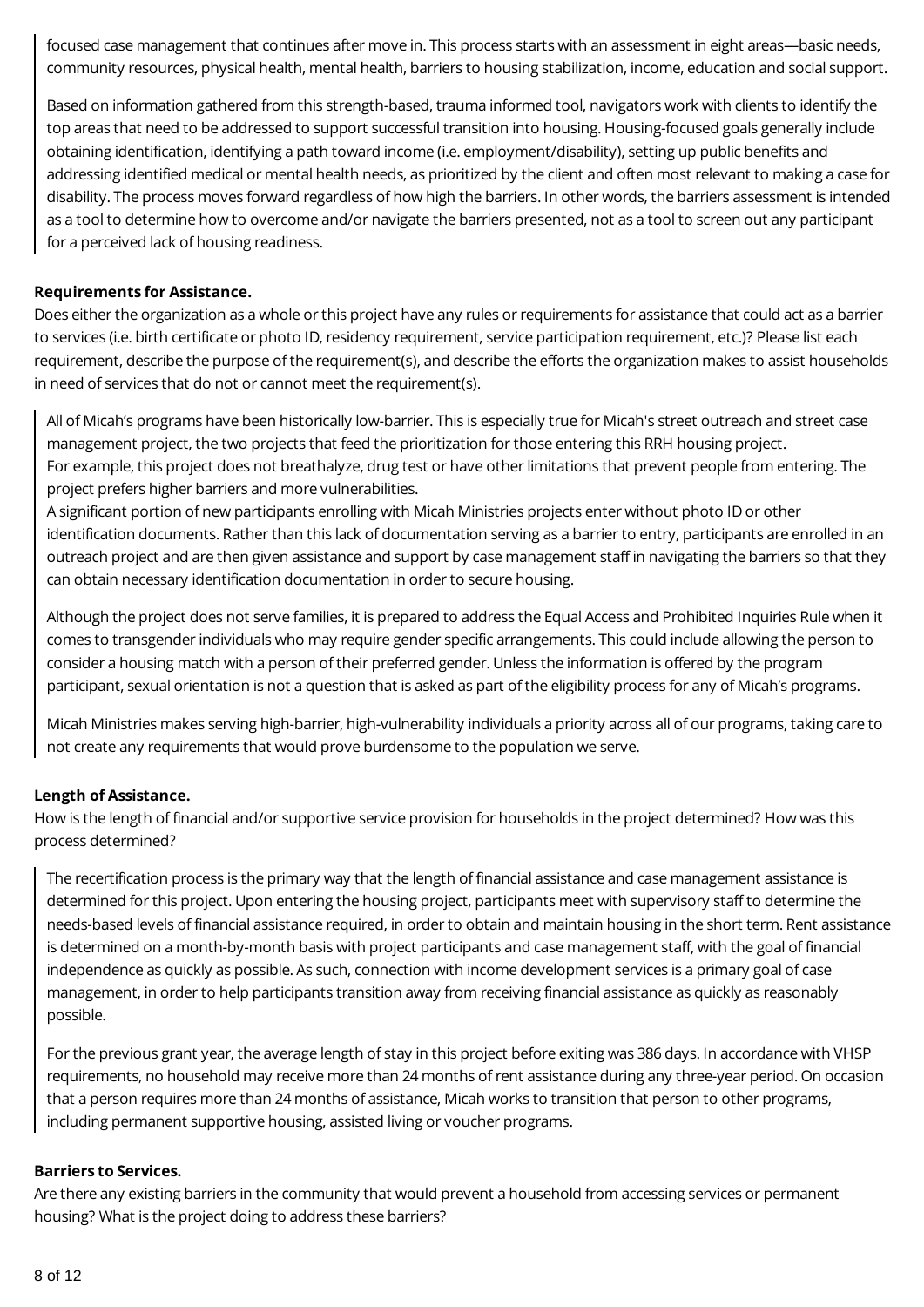One significant barrier that this project (and all Micah projects) faces is the lack of affordable housing in our community. This reality does not reflect a barrier to entering a Micah project. It simply reflects the reality of longer times spent in the project before affordable housing unit can be obtained.

At times, this has meant that participants enroll in the RRH project in order to receive case management services several months before an appropriate housing unit can be located. Thus, the two-year time limit for case management services begins before rent assistance begins, effectively limiting the amount of time that project participants can receive rent assistance.

In spite of this reality, the project outcomes remain overwhelmingly positive, reflecting the strength of Micah's wrap-around case management support services, even in circumstances where rent assistance is not received for the full two years.

One of Micah Ministries' long-term goals is the establishment of a supportive, affordable housing community in our area. We are actively working towards the goal of building a community of small homes that will be supported by on-site case management and volunteer support. We are continuing to advocate in our area for the funds, land, and zoning accommodations that would make this community possible, as a long-term solution for our chronically homeless neighbors.

Another barrier that often challenges Micah's ability to house and maintain individuals in independent apartments is the increasing acuity of those finding themselves in unsheltered situations. There are an increasing number of senior adults becoming homeless, as well, as those who do not yet meet the level of need for nursing home or assisted living but have in home care needs that exceed typical case management responsibilities. Such resources in this community are limited. In partnership With the CoC, Micah has been working to develop new avenues of support so that this group has increased access to support. One of the strategies includes a new grant from DHCD aimed at networking and incentivizing health partners to devise solutions around these needs.

As alluded to earlier in this application, this project seeks the highest-barrier and most vulnerable individuals. In fact, the more barriers a person faces, the more likely Micah's program is to take them on. Seeking out these high-barrier individuals for enrollment in the project, coupled with the reality of a very difficult housing market creates the reality of a project with longer-than-expected lengths of participation.

**Racial Disparities.** Has your project examined its programs and systems for racial disparities? What was the result of this examination and what is the project doing with this information? Have any actions been taken to address the disparities (if applicable)?

Micah has been using racial disparity data to effect change and prioritize services. While we are not aware of racial disparities in the provision or outcome of assistance we provide, we acknowledge that poverty and homelessness impact racial minority populations at higher rates, due to the far-reaching effect of systematic policies that limit access to economic and social equality for minority populations. Thus, strategies include monitoring race among those prioritized for services, recognizing this disproportionate impact.

The homeless population also has a higher rate of serious mental illness, substance abuse, and chronic illness. Organizations like Micah exist because of breakdowns in equality/inclusion in mainstream services. Everything we do, therefore, is about helping those left out, or for whom traditional support systems were not effective.

Micah has also advertised employment positions in networks of color and intentionally looked for qualified candidates of non-Caucasian races, in order to benefit from the perspectives of minority populations at the staff and leadership levels.

# **Project Staffing.**

|                                                 | New          | Renewal | Expansion |
|-------------------------------------------------|--------------|---------|-----------|
| Number of FTE Case<br><b>Managers Dedicated</b> | <sup>0</sup> | 2.25    | .25       |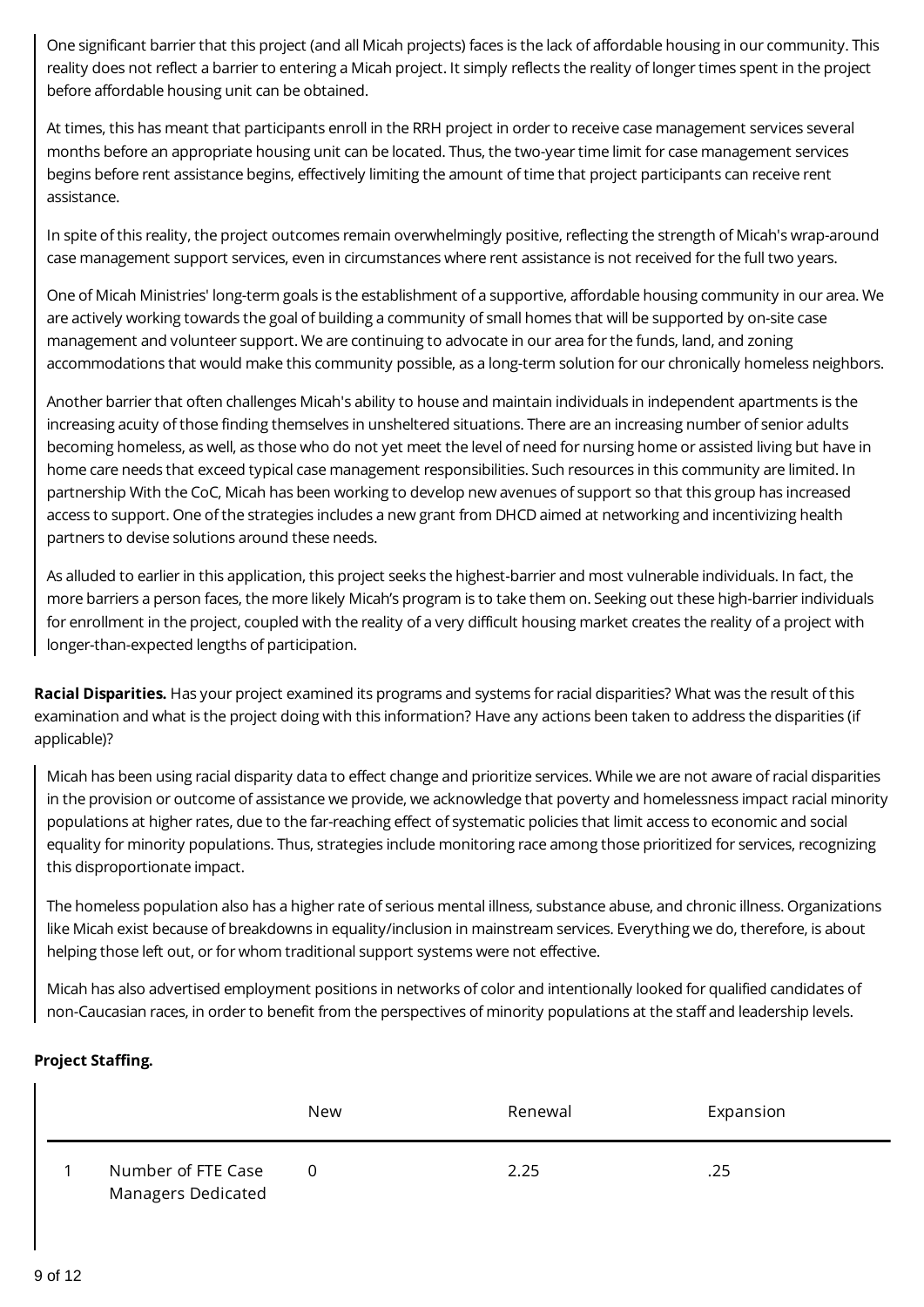### **Caseload.**

Provide the following data. These numbers will be used to calculate anticipated number of households served by the project.

|   | Ideal Caseload for 1 FTE Case Manager              | 15-20    |
|---|----------------------------------------------------|----------|
|   | Average Length of Stay for Project Participants    | 386 days |
| 3 | Average Financial Assistance Cost per<br>Household | \$2,941  |

# **Staff Capacity.**

Provide a description of project staff capacity to include experience and training. Include a list of the applicable certificates of training for direct program staff. If any staff dedicated to the project are also dedicated to other projects, explain the breakdown of hours by project. If any portion of the funding request is to pay for a new staff position, how will the agency ensure position is filled in a timely manner?

The team includes a full-time working supervisor, four full-time rapid rehousing case managers and three permanent supportive housing case managers. Each case manager typically manages a caseload of approximately 15 to 20 people, with some variation between RRH case managers and PSH case managers.

The supervisor's time is split between rapid-rehousing and permanent supportive housing and income development, (the latter two of which are not funded by this grant). A housing locator, who serves the entire system of rapid re-housing providers, also works closely with this program and is funded by VHSP.

Qualifications for the team include psychology, social work and sociology degrees, and a registered nurse. The only positions that routinely work on multiple projects are the working supervisor (called the Home Development Leader) who oversees both the rapid rehousing and permanent supportive housing part of the program, and one of the case managers, whose time is split between VHSP and Housing Trust. The portion of her salary devoted to permanent supportive housing is funded outside of VHSP. The case managers who work exclusively on supportive housing are funded by resources from HUD's CoC grant and Housing Trust.

The varied sources that fund the housing team at Micah have helped the team to grow to meet the need and serve our population to best achieve positive outcomes.

# **Organizational Capacity.**

Provide evidence of organizational capacity to administer the requested funding and implement VHSP-funded activities, to include governance, leadership, experience, and financial management. Will project activities be ready to begin on July 1, 2022?

Micah is governed by a 13-member Board of Directors, comprised of appointees of each of the nine founding churches. The Board of Directors currently contains members that include a property manager, an attorney, a realtor, a retired CIO for US Hud/Treasury, a public relations counselor, several members of the clergy, volunteers, and others, utilizing a vast array or relevant experience and knowledge. The Board follows a current Strategic Plan for the growth and success of the organization.

Micah has a full-time staff of 19, plus five part-time employees. Finances are managed by a fulltime bookkeeper/administrative position and supported by an Executive Director. Between these two positions, checks are cut on an at least weekly basis, remittances are submitted for grant reimbursement monthly and quarterly reports are complied as requested.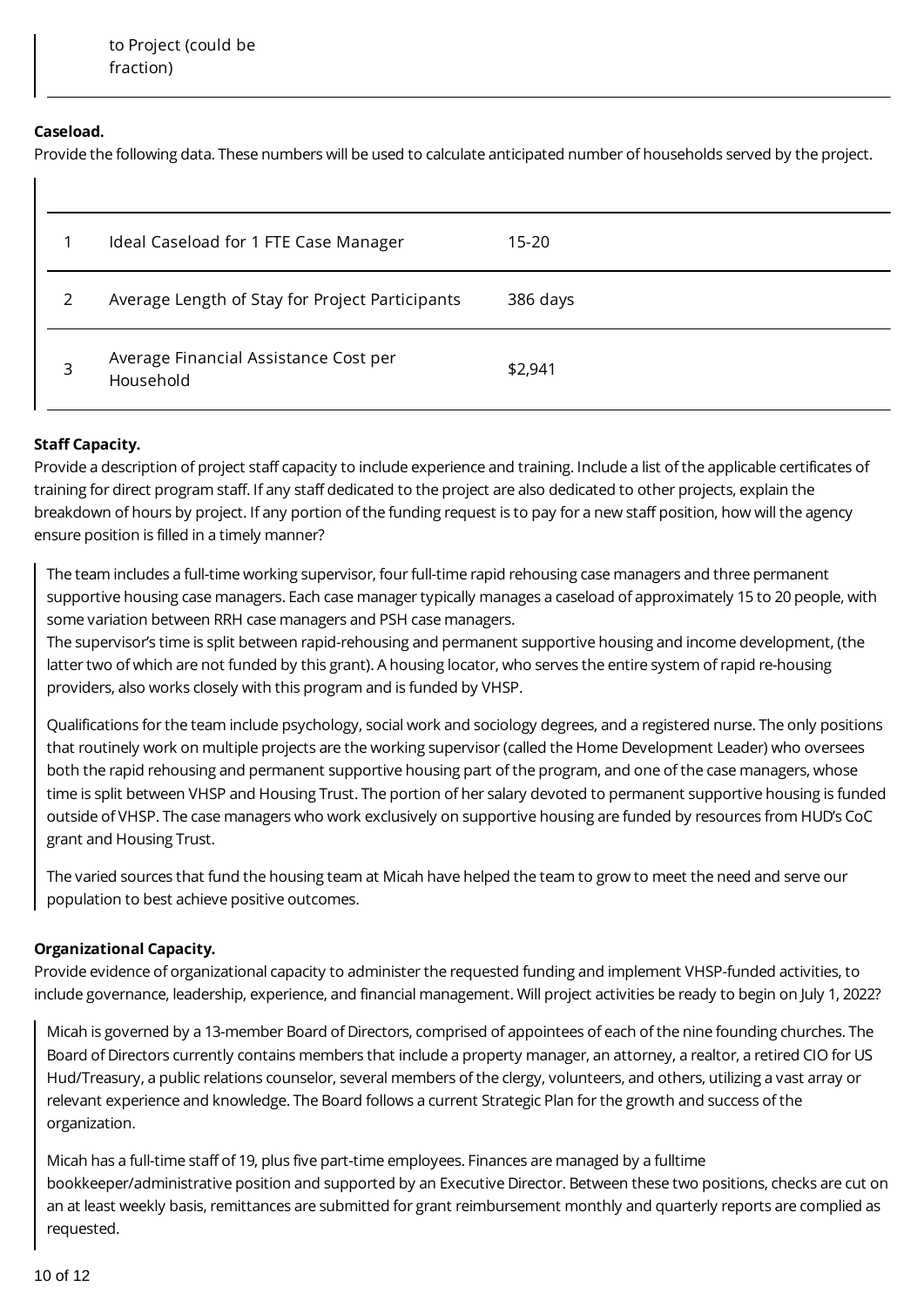Financial and risk management policies govern financial practices. These written policies are followed and reviewed actively by our Board of Directors and particularly the Finance Committee of the Board. Our organization submits to an annual audit from an independent auditing agency and publishes our financial data, including yearly 990s, to our publicly-accessible website for transparency.

The activities of this project are established and ongoing, and we will be prepared to administer awarded funds in the upcoming fiscal year as well.

### **Prior Experience.**

Describe experience in utilizing state funds, performing proposed eligible activities, and serving proposed target population.

Micah was founded in 2005 by a group of churches whose history with the homeless population extends back to the 1980s. These churches had been serving the needs of the homeless population as individual congregations, and decided to make the most meaningful and effective change by coming together to form Micah Ministries.

Micah's target population has always been the street homeless, particularly those experiencing chronic homelessness, to include those who do not meet the exact HUD definition of "chronic homelessness" due to time spent in institutions, jails, and prisons.

Micah's housing program has existed in an official capacity since at least 2010. In that time, its targeted efforts for housing and supporting the most vulnerable has resulted in an 56% decline in community chronic homelessness. When Micah's housing program began, it was supported entirely by private dollars. Since beginning to receive federal and state grant funding to support housing programs, the capacity within Micah's housing programs have continued to grow.

Even as other members of our CoC have struggled to access federal funding, or have been forced to decrease their capacity due to the challenges posed by the pandemic, Micah Ministries has continued to grow and serve our population. With the benefit of CHERP funding (among other new funding sources), Micah's work has become bigger and more effective since the start of the pandemic. We continue to expend our grant funding year and year and remain on schedule with federal grant reporting each year.

Micah's experience in administering grant funds received from state and federal sources, as well as being a steward of private community grants and donations, has established us as a trusted nonprofit in our community.

| <b>Spending Rates.</b>                                                                                                                           |     |
|--------------------------------------------------------------------------------------------------------------------------------------------------|-----|
| Was the project able to fully expend<br>100% of the funds initially contracted<br>for this project in FY21?                                      |     |
| <b>Projected Spending.</b><br>Does the project expect to fully<br>expend 100% of the funds currently<br>contracted for FY22?                     | Yes |
| Findings.<br>Are there any unresolved monitoring<br>or audit findings for any grants<br>operated by the applicant or potential<br>subrecipients? |     |

# CoC - Attachments

#### **Project Policies and Procedures**